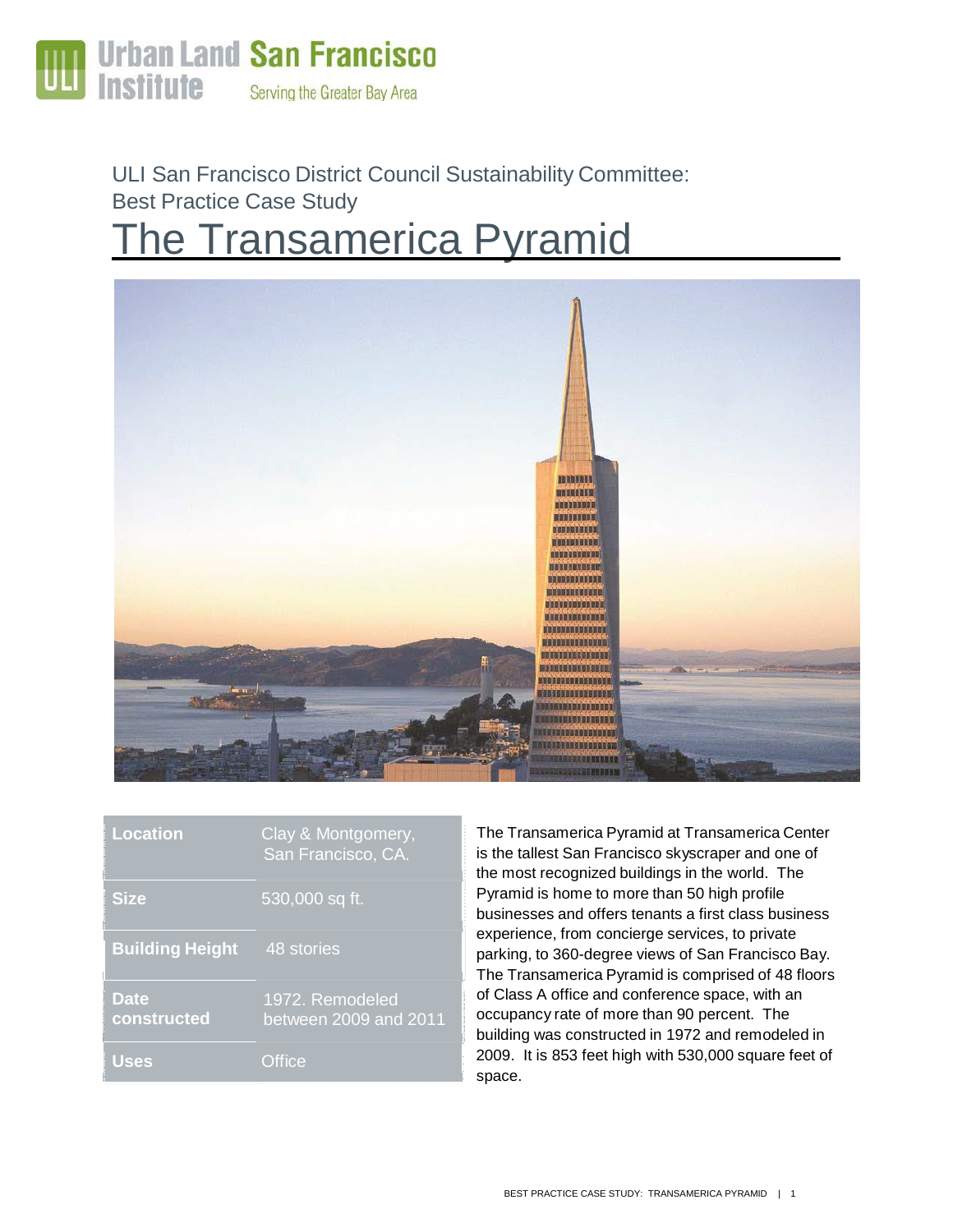The Transamerica Pyramid was awarded LEED Existing Building Platinum status from the U.S. Green Building Council in October, 2011. The Transamerica Pyramid features comprehensive life safety and state-of-the-art security systems, 15 high speed passenger elevators and three freight elevators, dramatic views from San Francisco's tallest skyscraper, four levels of underground valet parking, computerized, multi-zone HVAC system with automated energy management, an on-site electrical power generating facility producing enough electricity to fully operate the building independent from city services, and direct access to privately-owned Redwood Park, a half-acre redwood grove.

#### **Drivers for sustainability achievement**

The Transamerica Pyramid has been owned by Aegon Insurance since 1998. Aegon Insurance is based in Holland and is very committed to sustainability initiatives for its real estate portfolio. Sustainability is part of the company culture. Aegon renovated the Transamerica Pyramid with the intent of enhancing the building's sustainable features to be comparable with its other properties.

San Francisco has taken a leadership role on green buildings. As a result of San Francisco's Green Building Ordinance as well as market drivers, most newly-constructed buildings meet either LEED or some other efficiency certification standard. The Transamerica Pyramid must also comply with San Francisco's Existing Commercial Buildings Energy Performance Ordinance, which passed in 2011. The ordinance requires annual reporting of commercial buildings' energy performance to the City and to the buildings' tenants. Their goals in sustainability were reliability, energy efficiency and tenant satisfaction. The Transamerica Pyramid was originally certified LEED-Gold in 2009. With the 2011 renovation, the building achieved LEED Platinum certification. Because the building is now so energy efficient, new energy savings systems are not as much a driver since additional energy measures would require a longer payback and would not be as high a return on investment and have a longer payback.

#### **Economic successes**

The Transamerica Pyramid is at 90% occupancy and is achieving 100% leasing rates for the whole building. Because the building is 90% occupied, the use of energy is more efficient. Aegon was able to utilize rebate programs from PG&E and SF Energy Watch, received on completion of the remodel work. They also receive ongoing rebates for use with re-commissioning every 2-3 years.

The on-site co-generation plant produces an average 70% of the building's electricity and 100% of heating and hot water needs, saving the Pyramid an average of \$670,000 annually in energy costs. The Transamerica Pyramid renovation has also resulted in the reduction of building and tenant-incurred expenses for gas, electricity and water by over \$2.5 million in the past four years.

#### **Financing details**

The remodel needed to pay for itself through high levels of occupancy. Aegon believes that the quality of the remodel, energy improvements and ongoing tenant programs have been critical factors in the achievement of 90% occupancy.

#### **Innovative energy features**

The Transamerica Pyramid on-site co-generation plant produces an average of 70% of the building's electricity and 100% of heating and domestic hot water needs. One energy retrofit of particular note was to replace one big fan (that was old and unreliable) with 30 centralized supply fans that move the same air using 25% less horsepower. The building has also achieved a 70% waste diversion rate due to a successful recycling and compost program